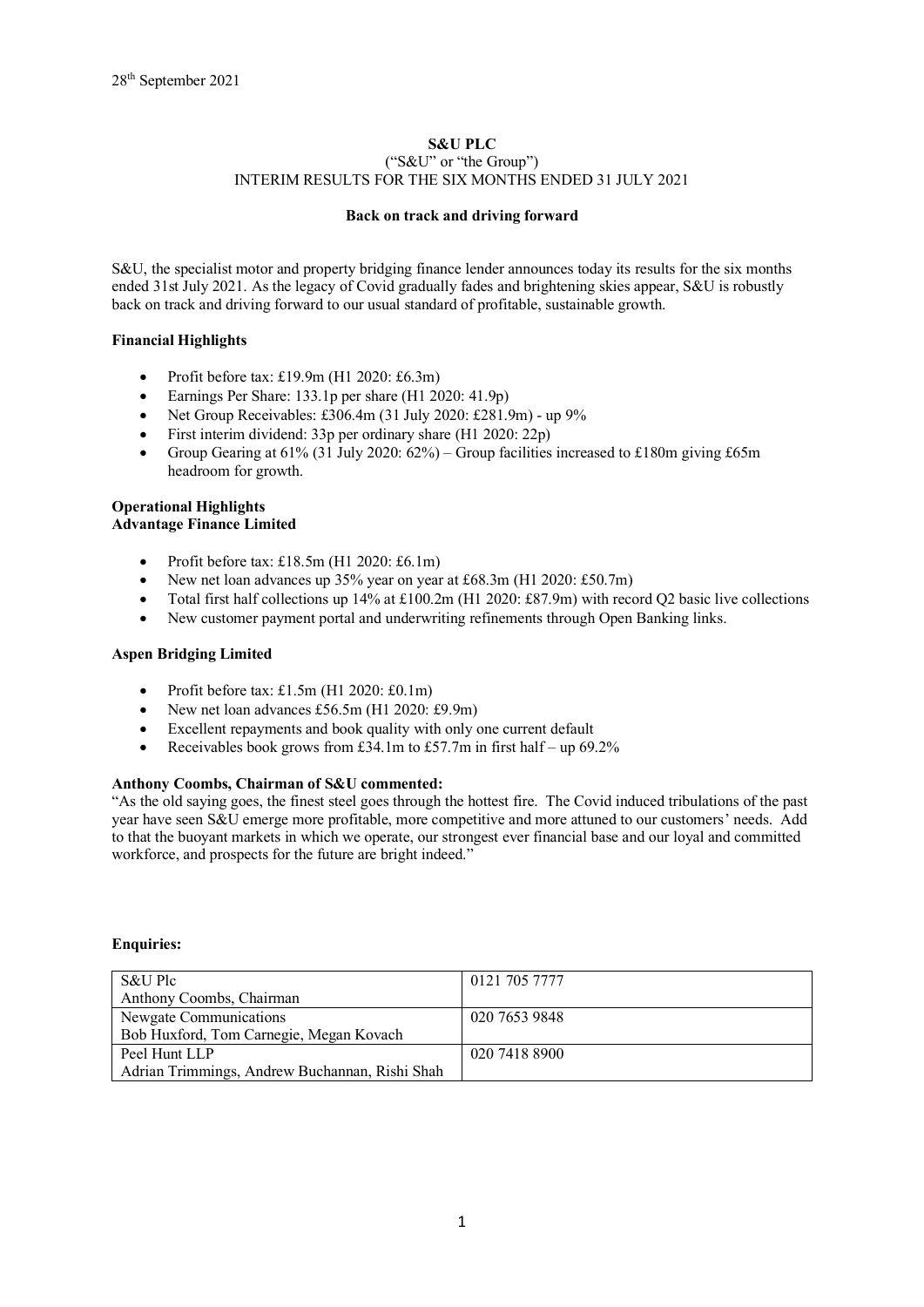## **Chairman's Statement**

As the legacy of Covid gradually fades and brightening skies emerge, I am pleased to announce that S&U is robustly back on track and driving forwards towards to our usual standard of profitable, sustainable growth.

Group profits before tax for the half year to 31<sup>st</sup> July 2021 are just under £20m against £6.3m last year, partly due to a lower than normal impairment charge at Advantage Finance, as an excellent collections performance proved the effect of the pandemic less severe than anticipated. Earnings per share are 133.1p (H1 2020: 41.9p). Whilst our deliberately cautious approach to underwriting has slightly constrained growth at Advantage, our motor finance business, Group income at £42.8m is nevertheless up 5% on the previous half year period (H2 2020: £40.9m). Happily, this same approach to growth during the pandemic has borne fruit both in record collections and new customer quality across the Group; this has justified a lower than normal impairment charge of  $£5.1m$ for the half year (H1 2020: £21.7m; H1 2019: £7.9m).

Meanwhile Group equity has risen to £188.9m (H1 2020: £174.1m) and Group net customer receivables are up by £25.5m over the past six months and on the 31st July stood at £306.4m against £281.9m a year ago.

Principal credit for these results must go to S&U's loyal and committed staff who throughout the pandemic have worked with so much enthusiasm and determination both at home and now in the gradual transition to a new home/office hybrid working life. I thank them all.

## **Motor Finance**

Advantage Finance, our motor operation based in Grimsby, has now resumed its previous 20-year record of profits growth. For the half year it has produced profit before tax of £18.5m (H1 2020: £6.1m). This excellent result is accompanied by a 23% increase in loan transactions in the half year at 9,697 (H1 2020: 7,811), loan advances up 35% at £68.3m, and in a superb performance in collections and loan quality.

Thus, from 62,000 live customers, approximately the same as at year end, total collections are up by 14% for the half year. Moreover, the second quarter has seen basic live collections at £38.3m, a record, and at 94.4% of due, which is the best performance since October 2017. Whilst based upon detailed and responsible under-writing, and constant attention to refining measurements of customer affordability, much credit for this very high quality must go to the understanding relationships our staff develop with our loyal customers. As the human face of finance, we focus on helping our customers improve their credit profiles and devising ways of making this easier.

Thus, over the past six months a new 24/7 portal now allows our customers total flexibility in making their repayments. A new automated open banking system has given Advantage greater understanding of affordability and changing customer circumstances. In addition, a third credit reference bureau (Equifax) has now been integrated into Advantage's under-writing process, increasing our knowledge of new customers without in any way hindering the speed of service we give them.

These market leading advances have been matched by those in sales as transactions at 9,697 for the half year have increased by 23% on H1 2020. We have also implemented a number of product changes, particularly aimed at widening Advantage's near prime customer range and in attracting self-employed customers. Further, in addition to introducing measures to increase the range and activity rates of our introducer brokers, Advantage is using its uniquely detailed analysis of customer experience from over twenty years of trading to enhance its direct marketing activities through digital means.

Meanwhile the British used car market remains very strong. Latest SMMT figures for August, saw sales transactions increase by 108% year on year and by 6.6% on pre Covid levels. These made the second quarter of 2021/22 a record with 2,167,000 used vehicles changing hands driven by significant growth in the nearly new used car market. Finally, whilst still partially constrained by supply, the new car market is now showing signs of revival. This will increase the supply of used cars and, together with a strong market and a recovering economy, further boost the markets in which Advantage operates. Brighter skies indeed ….

# **Aspen Bridging**

The substantial growth and significant rebound in profits I predicted in January for Aspen, our property bridging business, is now coming to pass. Profit before tax for the half year is £1.5m against just £0.1m a year ago. Sixtysix new loan transactions were achieved in the first half, more than double the twenty-five of last year. In doing so, Aspen reached the significant milestone of 300 transactions since its founding just over four years ago.

New net loan advances reached £56.5m (H1 2020: £9.9m) in the first half and Aspen's total receivables book grew from £34.1m to £57.7m. Much of this rise was due to Aspen's successful participation in the Government's CBILS scheme, which contributed twenty-two higher-value loan transactions in the first half.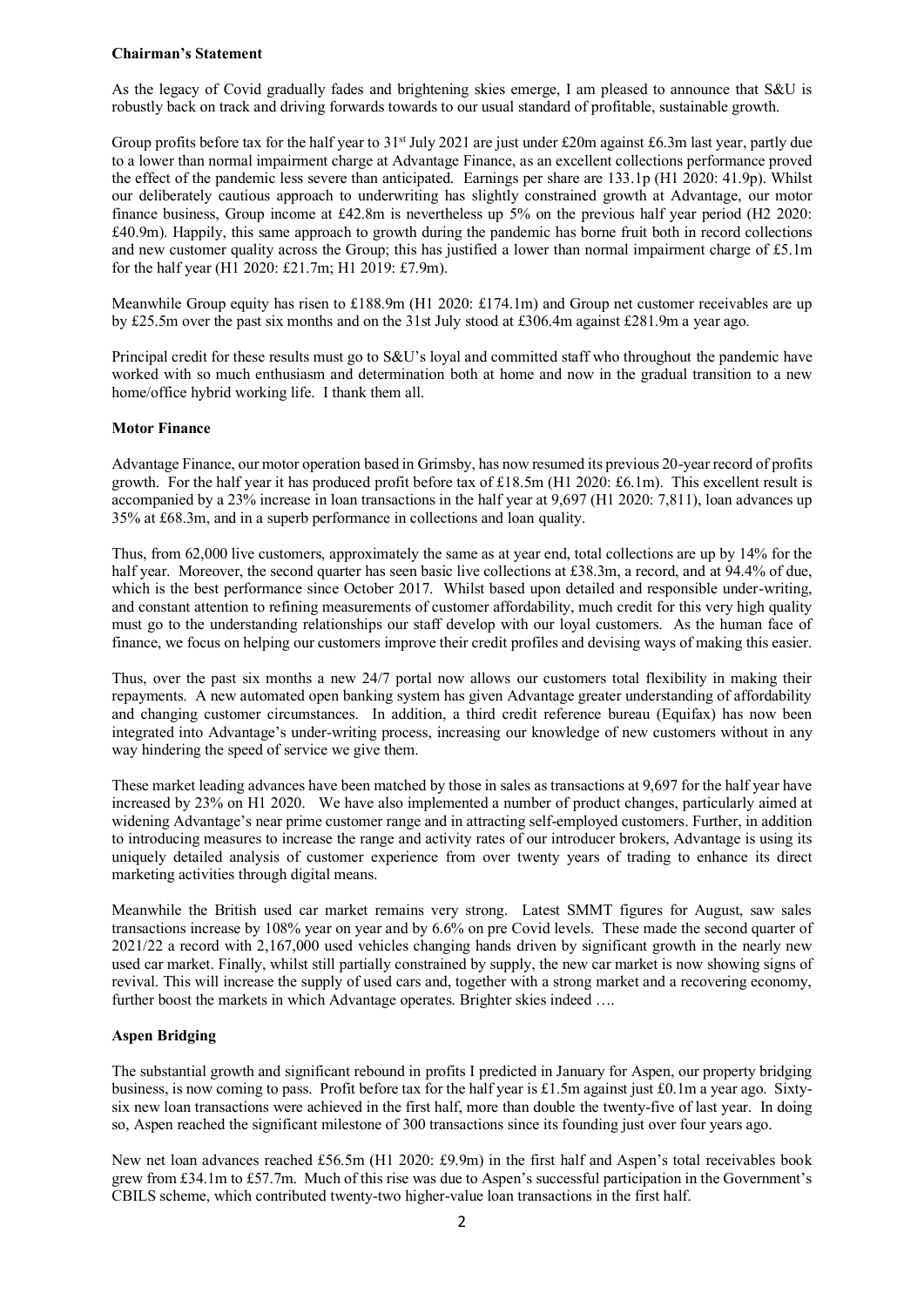At half year, Aspen's pipeline of future business stood about 15% above budget. Although the ending of the current CBILS scheme and the Government's stamp duty "holiday", was expected to lead to a lull in the residential market, by contrast the latest Nationwide Housing Price Index shows annual price growth now at 11% year on year which, for July alone, included a 2.1% increase- the highest in fifteen years.

To take advantage of the bridging market, Aspen has boosted its sales team, introduced new products, revised its rate structure and increased the maximum loan size it offers for the highest quality customers.

Nevertheless, Aspen makes haste slowly and carefully. Less than 5% of applications reach transaction and rigorous underwriting has seen repayments this half year at 45 loans against 26 a year ago. The resulting increase in quality means only one loan is currently in default, whilst no bad debt losses have been experienced in the half year. With Aspen's excellent leadership, innovative young team and a strong residential market, we see great opportunities for growth.

## **Funding**

Continued cash generation at Advantage, the result of a strong collections performance, was off-set in the half year by £22m of net investment in Aspen, partially in response to the CBILS scheme.

The net result for the Group is an increase in borrowing to £115m (31 July 2020: £108m) well within current facilities of £180m and giving substantial headroom for accelerated growth. Gearing during the period is now 61% (31 July 2020: 62%).

#### **Dividend**

S&U has always reflected its steady and sustainable profits growth in rewards to its shareholders. As I indicated at the full year results, it is our intention to return to approximately twice covered dividends from the 1.34 ratio of last year. In doing so we have in mind the sustainability of future dividend payments as well as their absolute level. Hence, we are pleased now to propose the first interim dividend for this year of 33p per ordinary share (2020: 22p); this will be followed, as usual, by further dividends in March and July of next year. This first dividend will be paid on the 19<sup>th</sup> November 2021 to shareholders on the register on the 29<sup>th</sup> October 2021.

#### **Current Trading and Outlook**

As the old saying goes, the finest steel goes through the hottest fire. The Covid induced tribulations of the past year have seen S&U emerge more profitable, more competitive and more attuned to our customers' needs than ever before. Add to that the buoyant markets in which we operate, our strongest ever financial base and our loyal committed workforce, and prospects for the future are bright indeed.

 $\frac{1}{\sqrt{2\pi}}\int_{0}^{\frac{\pi}{2}}\frac{1}{\sqrt{2\pi}}\left(1-\frac{1}{2}\right)dx$ 

Anthony Coombs Chairman 27 September 2021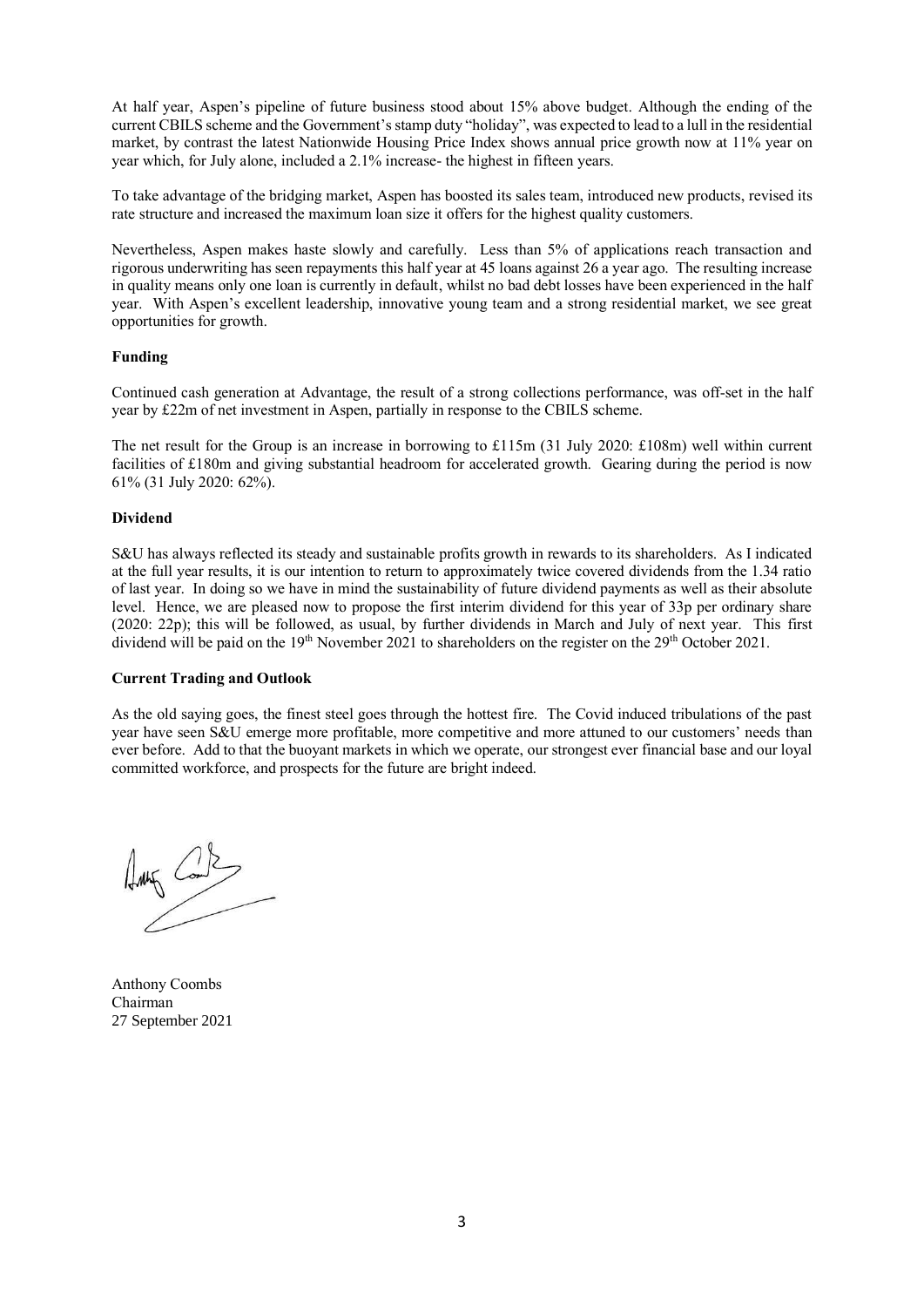# **INTERIM MANAGEMENT REPORT**

This interim management report has been prepared for the Group as a whole and therefore gives greater emphasis to those matters which are significant to S&U plc and its subsidiaries when viewed as a whole.

## **ACTIVITIES**

The principal activity of the S&U plc ("the Group") continues to be that of specialist finance and in particular secured hire purchase motor finance throughout England, Wales and Scotland and secured property bridging finance throughout England and Wales. The principal activity of S&U plc Company (the "Company") is as holding company of the Group.

### **BUSINESS REVIEW, RESULTS AND DIVIDENDS**

A review of developments during the six months together with key performance indicators and future prospects is detailed in the Chairman's Statement.

There are no significant post balance sheet events to report.

The Group's profit on ordinary activities after taxation from continuing operations was £16,154,000 (H1 20: £6,309,000). Dividends of £8,262,000 (H1 20: £10,436,000) were paid during the period.

The Directors recommend a first interim dividend of 33.0p per share (2020: 22.0p). The dividend will be paid on the 19th November 2021 to shareholders on the register on the 29<sup>th</sup> October 2021.

## **PERFORMANCE MEASUREMENTS DEFINITIONS**

Within our interim results we refer to the following performance measurements:

- i) Risk adjusted yield as percentage of average monthly receivables is the gross yield for the period (revenue minus impairment) divided by the average monthly net receivables for the period.
- ii) Return on average capital employed before cost of funds is calculated as the Operating Profit divided by the average capital employed (total equity plus Bank Overdrafts plus Borrowings less cash and cash equivalents).
- iii) Dividend cover is the basic earnings per ordinary share declared for the financial year divided by the dividend per ordinary share declared for the same financial year.
- iv) Group gearing is calculated as the sum of Bank Overdrafts plus Borrowings less cash and cash equivalents divided by total equity.

## **RELATED PARTY TRANSACTIONS**

Related party transactions are disclosed in note 10 of these financial statements.

#### **SHARE OPTION SCHEMES**

The 2010 Long Term Incentive Plan ("LTIP") share option scheme is now over 10 years old and no further grants can be or have been made under that LTIP.

During the six months, no new options were awarded therefore under the LTIP and no options lapsed. 11,500 options were exercised during the six months. 5,500 ordinary share options are still held under this plan as at 31 July 2021 (31 July 2020: 21,000 options and 31 January 2021: 17,000 options). 16,000 shadow share options are still held under this plan at 31 July 2021 (31 July 2020: 16,000 options and 31 January 2021: 16,000 options).

In the six months to 31 July 2021 the charge for these future share-based payments was £19,000 (H1 20: £45,000).

Further to a review by the Remuneration Committee, a new Long-term incentive plan allowing shadow share options which can only be cash settled and therefore do not dilute current shareholders, was approved at the AGM in May 2021. Share-based awards are now being made only under that cash settled shadow share option scheme.

# **CHANGES IN ACCOUNTING POLICIES**

There have been no changes in accounting policies during the period.

At the date of authorisation of this interim report the directors anticipate that the adoption in future periods of any other accounting standards and interpretations which are in issue but not yet effective will have no material impact on the financial statements of the Group.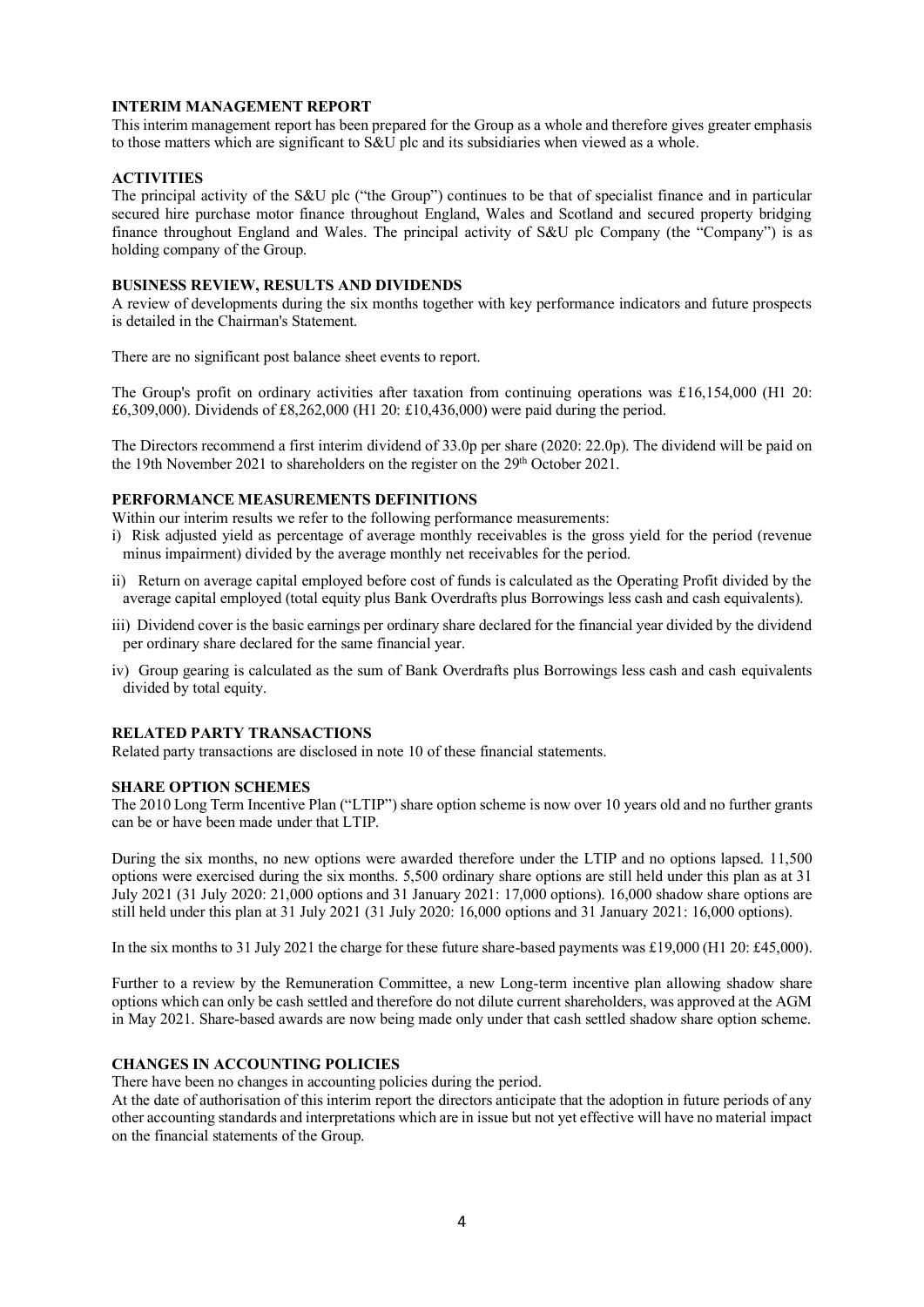# **CHANGES IN CONTINGENCIES**

There have been no significant changes in contingent assets or liabilities since 31 January 2021.

# **STATEMENT OF GOING CONCERN**

The Directors have considered the principal risks and uncertainties set out below and up to date information on the Covid situation and have a reasonable expectation that the Group is well placed and has sufficient financial resources to manage its business risks successfully despite the uncertain economic outlook. After making enquiries, the directors have a reasonable expectation that the Group has adequate resources to continue in operational existence for the foreseeable future. Accordingly, they continue to adopt the going concern basis in preparing these financial statements.

## **PRINCIPAL RISKS AND UNCERTAINTIES**

During the 6 months, the impact of the Covid pandemic and the market, government, regulator and business actions surrounding it has eased for consumers in the UK. It remains a principal risk for the S&U Group, which has strategies in place and the skills, resilience and experience to help mitigate the risk.

#### Consumer and Economic risks

The Group is involved in the provision of consumer credit and it is considered that the key material risk to which the Group is exposed is the credit risk inherent in amounts receivable from customers. This risk is principally controlled through our credit control policies supported by ongoing reviews for impairment. The value of amounts receivable from customers may also be subject to the risk of a severe downturn in the UK economy which might affect the ability of customers to repay.

The onset of the Covid virus and uncertainty surrounding Brexit have increased the potential for adverse economic conditions and higher levels of unemployment leading to more repayment delinquency. However, recent UK employment figures are still historically high and the economic outlook has improved recently as many return to work post lockdown although there may be a further impact from the end of the government furlough scheme in the second half of this year. Advantage historically has been resilient through adverse macroeconomic conditions.

The Group is particularly exposed to the non-prime motor finance sector and within that to the values of used vehicles which are used as security. These credit, economic and concentration risks are principally controlled through our credit control policies including loan to value limits for the security and through ongoing monitoring and evaluation. Recent trends for used vehicles values have been strong and may come under pressure in particular as the supply situation for new vehicles improves. Our well tried and tested methods will be equally important in limiting risk at Aspen Bridging. Historically impairment rates in this market are extremely low, principally because loan to value calculations are conservative, interest is retained up front, and loan periods are a maximum of one year. Furthermore, Aspen has introduced a variety of controls to limit risk which is sensible as property market values are likely to become less buoyant now stamp duty relief is ending; currently market values are still robust.

## Funding and Liquidity Risk

Funding and Liquidity risk relates to the availability of sufficient borrowing facilities for the Group to meet its liabilities as they fall due. This risk is managed by ensuring that the Group has a variety of funding sources and by managing the maturity of borrowing facilities such that sufficient funding is available for the medium term. Compliance with banking covenants is monitored closely so that facilities remain available at all times. The Group's activities expose it to the financial risks of changes in interest rates and where appropriate the Group considers using interest rate derivative contracts to hedge these exposures in bank borrowings.

## Legal, Regulatory and Conduct Risk

In terms of legal risk, the Group is subject to legislation including consumer credit legislation which contains very detailed and highly technical requirements. The Group has procedures in place and employs dedicated compliance resource and specialist legal advisers to ensure compliance with this legislation. Advantage directors are prominent members of the Finance and Leasing Association's committees and, through them, regularly liaise with the FCA. Regulatory Risk is addressed by the constant review and monitoring of Advantage's internal controls and processes. This process is buttressed by specific advice from Trade and other organisations and by the work of our internal auditors.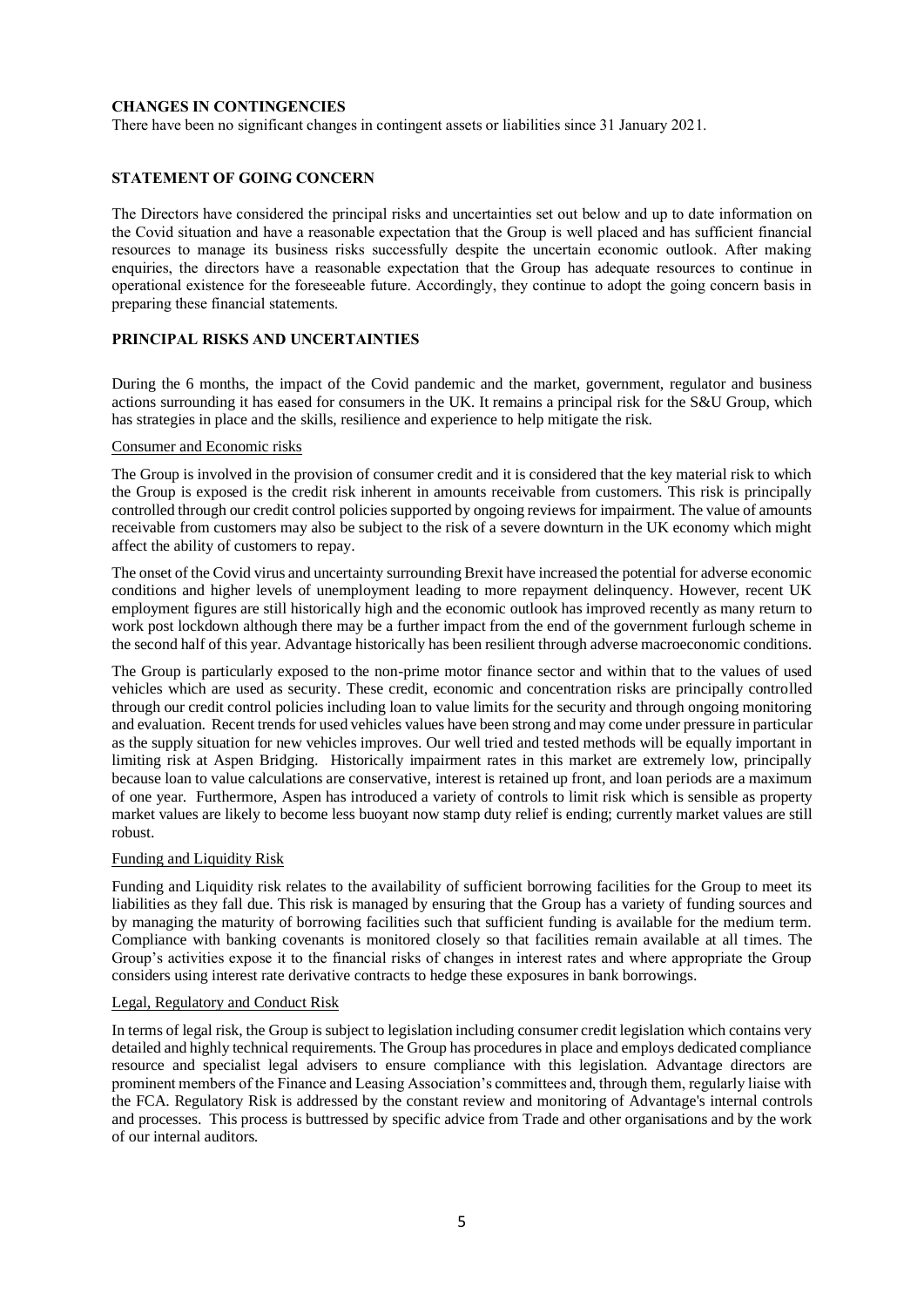Whilst engaged in the un-regulated sector, Aspen Bridging has adopted procedures which are consistent with those required in the regulated sector. This provides both commercial discipline and provides a platform for standards should Aspen widen its products into the regulated field.

The Group is also exposed to conduct risk in that it could fail to deliver fair outcomes to its customers which in turn could impact the reputation and financial performance of the Group. The Group principally manages this risk through Group staff training and motivation (Advantage is an Investor in People) and through detailed monthly monitoring of customer outcomes for compliance and treating customers fairly.

# Risk Management

Under Principle 28 of the 2018 UK Corporate Governance Code, the Board is expected to establish procedures to manage risk, identify the principal risks the Company takes in order to achieve its strategic objectives and to oversee an effective internal control framework. In addition, the FRC now expects Boards to assess emerging risks to the Company's strategy.

Although compliance with the Code is the responsibility of the Board as a whole, risk in particular is independently assessed by members of the Audit Committee. They receive regular reports, both from the management of Advantage Finance and Aspen Bridging and from S&U's external and internal auditors. These concern the effectiveness of the risk management and internal control systems. Executive changes are regularly made to reenforce these procedures. The Audit Committee oversees the work of RSM, S&U's Internal Auditors. The Committee meets regularly to receive specific reports on RSM's work, which includes Cyber Security, GDPR oversight and Cash Management Procedures amongst many other areas.

 $\begin{picture}(20,10) \put(0,0){\line(1,0){10}} \put(15,0){\line(1,0){10}} \put(15,0){\line(1,0){10}} \put(15,0){\line(1,0){10}} \put(15,0){\line(1,0){10}} \put(15,0){\line(1,0){10}} \put(15,0){\line(1,0){10}} \put(15,0){\line(1,0){10}} \put(15,0){\line(1,0){10}} \put(15,0){\line(1,0){10}} \put(15,0){\line(1,0){10}} \put(15,0){\line(1$ 

**Anthony Coombs, Chairman**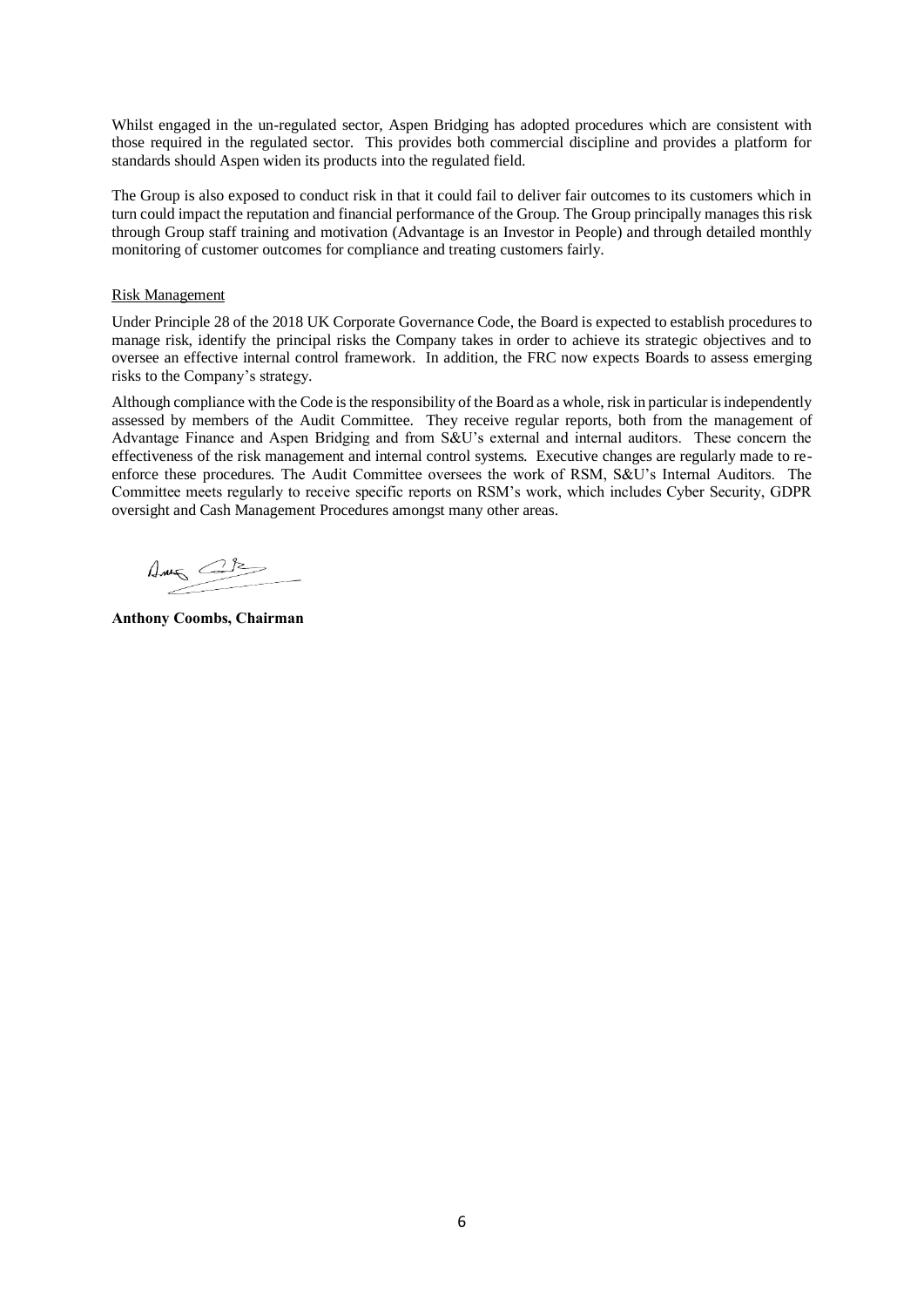# **RESPONSIBILITY STATEMENT**

We confirm that to the best of our knowledge:

- a) the condensed set of financial statements has been prepared in accordance with the applicable set of accounting standards, gives a true and fair view of the assets, liabilities, financial position and profit of S&U plc as required by DTR 4.2.4R;
- b) the interim management report includes a fair review of the information required by DTR 4.2.7R (indication of important events during the first six months and description of principal risks and uncertainties for the remaining six months of the year); and
- c) the interim management report includes a fair review of the information required by DTR 4.2.8R (disclosure of related party transactions and changes therein).

By order of the Board

rual

**Chris Redford, Company Secretary**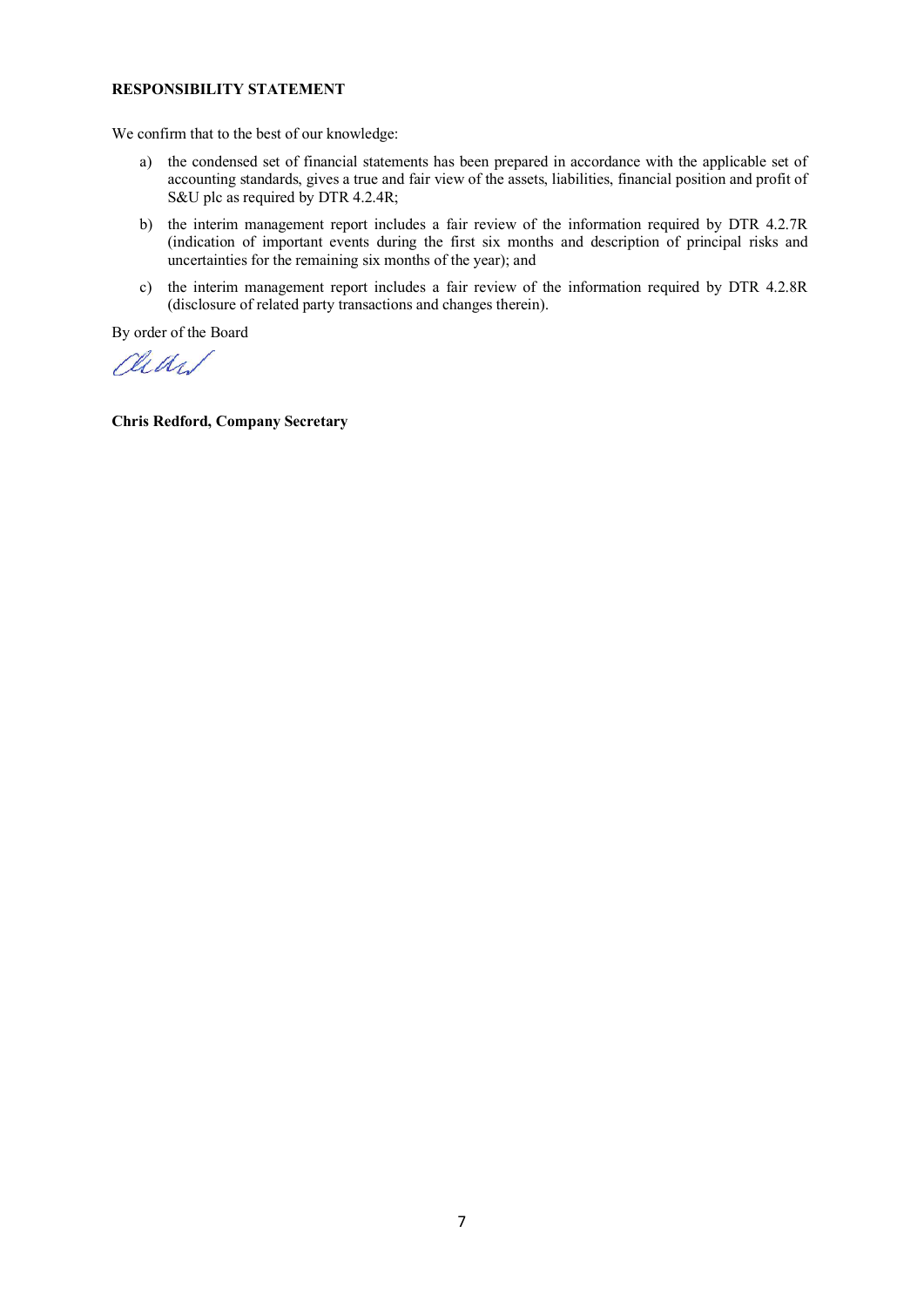## **INDEPENDENT REVIEW REPORT TO S&U PLC**

We have been engaged by S&U Plc ("the Company") to review the interim financial information for the six month period ended 31 July 2021 which comprise the consolidated income statement, the consolidated statement of comprehensive income, the consolidated balance sheet, the consolidated statement of changes in equity, the consolidated cash flow statement and related notes 1 to 11. We have read the other information contained in the interim report and considered whether it contains any apparent misstatements or material inconsistencies with the financial information.

This report is made solely to the Company in accordance with International Standard on Review Engagements (UK and Ireland) 2410 issued by the Auditing Practices Board and our Engagement Letter dated 3 August 2021. Our work has been undertaken so that we might state to the Company those matters we are required to state to them in an independent review report and for no other purpose. To the fullest extent permitted by law, we do not accept or assume responsibility to anyone other than the Company, for our review work, for this report, or for the conclusions we have formed.

## **Respective responsibilities of directors and auditor**

The interim report, including the financial information contained therein, is the responsibility of, and has been approved by, the directors. The directors are responsible for preparing the interim report in accordance with International Accounting Standard 34, 'Interim Financial Reporting', as adopted by the United Kingdom and the Disclosure Guidance and Transparency Rules of the United Kingdom's Financial Conduct Authority.

Our responsibility is to express to the Company a conclusion on the consolidated financial information in the interim report based on our review.

## **Scope of review**

We conducted our review in accordance with International Standard on Review Engagements (UK and Ireland) 2410, "Review of Interim Financial Information Performed by the Independent Auditor of the Entity" issued by the Auditing Practices Board for use in the United Kingdom. A review of interim financial information consists of making enquiries, primarily of persons responsible for financial and accounting matters, and applying analytical and other review procedures. A review is substantially less in scope than an audit conducted in accordance with International Standards on Auditing (UK) and consequently does not enable us to obtain assurance that we would become aware of all significant matters that might be identified in an audit. Accordingly, we do not express an audit opinion.

#### **Conclusion**

Based on our review, nothing has come to our attention that causes us to believe that the consolidated financial information in the interim report does not give a true and fair view of the financial position of the Company as at 31 July 2021 and of its financial performance and its cash flows for the six months then ended, in accordance with International Accounting Standard 34, 'Interim Financial Reporting', as adopted by the United Kingdom and the Disclosure Guidance and Transparency Rules of the United Kingdom's Financial Conduct Authority.

#### **Mazars LLP**

**Chartered Accountants** 

#### **Tower Bridge House, St Katharine's Way, London, E1W 1DD**

**27 September 2021** 

#### Notes:

- (a) The maintenance and integrity of the S&U Plc web site is the responsibility of the directors; the work carried out by us does not involve consideration of these matters and, accordingly, we accept no responsibility for any changes that may have occurred to the interim report since it was initially presented on the web site.
- (b) Legislation in the United Kingdom governing the preparation and dissemination of financial information may differ from legislation in other jurisdictions.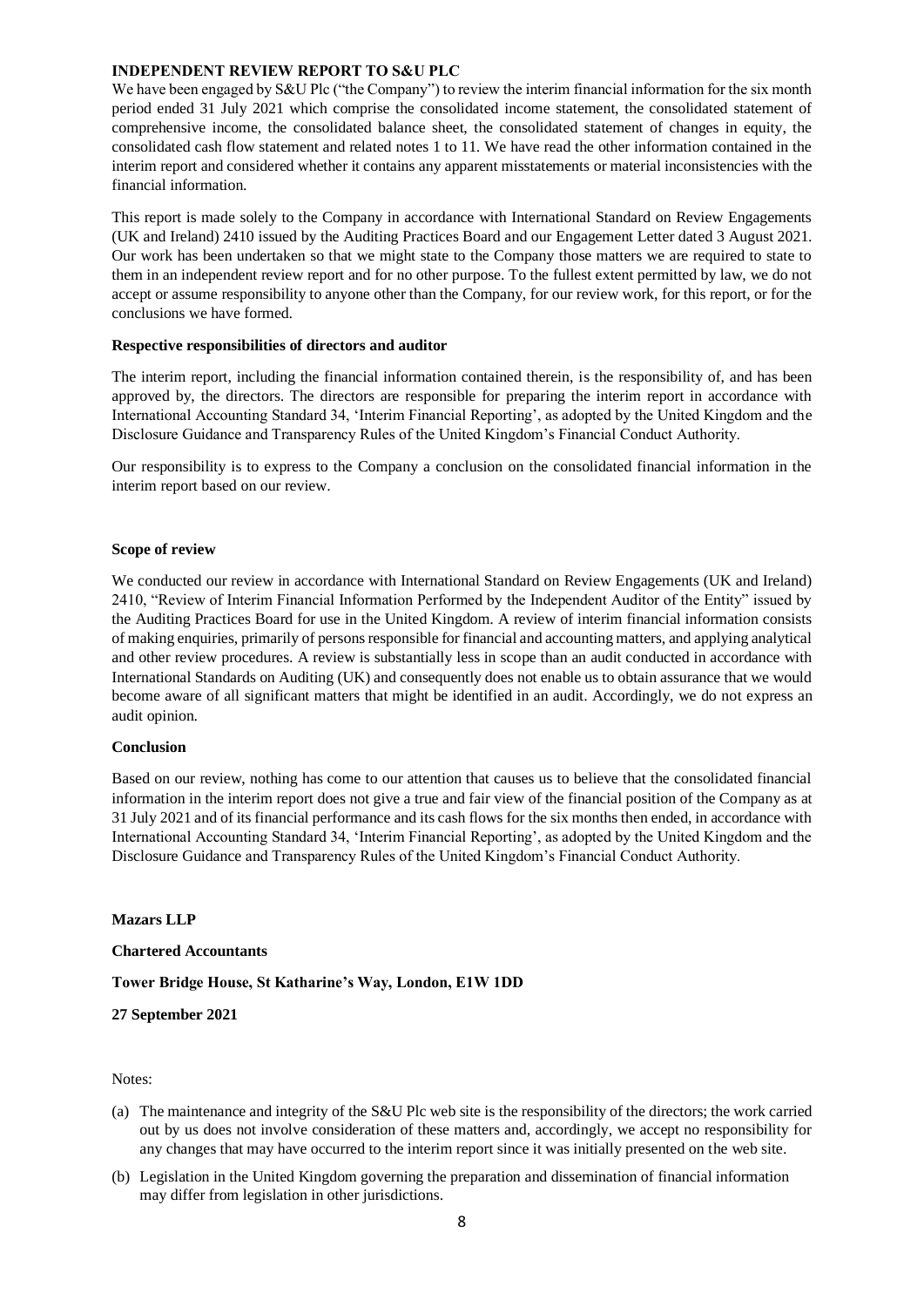# **S&U PLC GROUP CONSOLIDATED INCOME STATEMENT**

| Six months ended 31 July 2021                                                                                                                                                                                                     | <b>Note</b>    | <b>Unaudited</b><br><b>Six months</b><br>ended<br>31.7.21<br>£'000 | <b>Unaudited</b><br>Six months<br>ended<br>31.7.20<br>£'000 | <b>Audited</b><br><b>Financial</b><br>year ended<br>31.1.21<br>$\pounds 000$ |
|-----------------------------------------------------------------------------------------------------------------------------------------------------------------------------------------------------------------------------------|----------------|--------------------------------------------------------------------|-------------------------------------------------------------|------------------------------------------------------------------------------|
| <b>Revenue</b>                                                                                                                                                                                                                    | $\overline{2}$ | 42,813                                                             | 42,827                                                      | 83,761                                                                       |
| Cost of Sales                                                                                                                                                                                                                     | 3              | (14,216)                                                           | (28, 822)                                                   | (50, 969)                                                                    |
| <b>Gross Profit</b>                                                                                                                                                                                                               |                | 28,597                                                             | 14,005                                                      | 32,792                                                                       |
| Administrative expenses                                                                                                                                                                                                           |                | (6, 875)                                                           | (5,707)                                                     | (11,096)                                                                     |
| <b>Operating profit</b>                                                                                                                                                                                                           |                | 21,722                                                             | 8,298                                                       | 21,696                                                                       |
| Finance costs (net)                                                                                                                                                                                                               |                | (1,778)                                                            | (1,989)                                                     | (3,568)                                                                      |
| Profit before taxation                                                                                                                                                                                                            | $\sqrt{2}$     | 19,944                                                             | 6,309                                                       | 18,128                                                                       |
| Taxation                                                                                                                                                                                                                          | $\overline{4}$ | (3,790)                                                            | (1,225)                                                     | (3,482)                                                                      |
| Profit for the period attributable to equity<br>holders                                                                                                                                                                           |                | 16,154                                                             | 5,084                                                       | 14,646                                                                       |
| <b>Earnings per share</b>                                                                                                                                                                                                         |                |                                                                    |                                                             |                                                                              |
| <b>Basic</b>                                                                                                                                                                                                                      | $\mathfrak s$  | 133.1p                                                             | 41.9p                                                       | 120.7p                                                                       |
| Diluted                                                                                                                                                                                                                           | 5              | 133.0p                                                             | 41.9p                                                       | 120.7p                                                                       |
| $\mathbf{r}$ , and the second properties of the second second properties of the second second second second second second second second second second second second second second second second second second second second secon |                |                                                                    |                                                             |                                                                              |

All activities derive from continuing operations.

# **CONSOLIDATED STATEMENT OF COMPREHENSIVE INCOME**

|                                                                           | <b>Unaudited</b><br>Six months<br>ended<br>31.7.21<br>$\pounds 000$ | <b>Unaudited</b><br>Six months<br>ended<br>31.7.20<br>$\pounds 000$ | <b>Audited</b><br><b>Financial</b><br>year ended<br>31.1.21<br>$\pounds 000$ |
|---------------------------------------------------------------------------|---------------------------------------------------------------------|---------------------------------------------------------------------|------------------------------------------------------------------------------|
| Profit for the year                                                       | 16,154                                                              | 5,084                                                               | 14,646                                                                       |
| Other comprehensive income:                                               |                                                                     |                                                                     |                                                                              |
| Actuarial loss on defined benefit pension scheme                          | ۰                                                                   |                                                                     | (9)                                                                          |
| Total Comprehensive Income for the period                                 | 16,154                                                              | 5,084                                                               | 14,637                                                                       |
| Items above will not be reclossified subsequently to the Income Statement |                                                                     |                                                                     |                                                                              |

Items above will not be reclassified subsequently to the Income Statement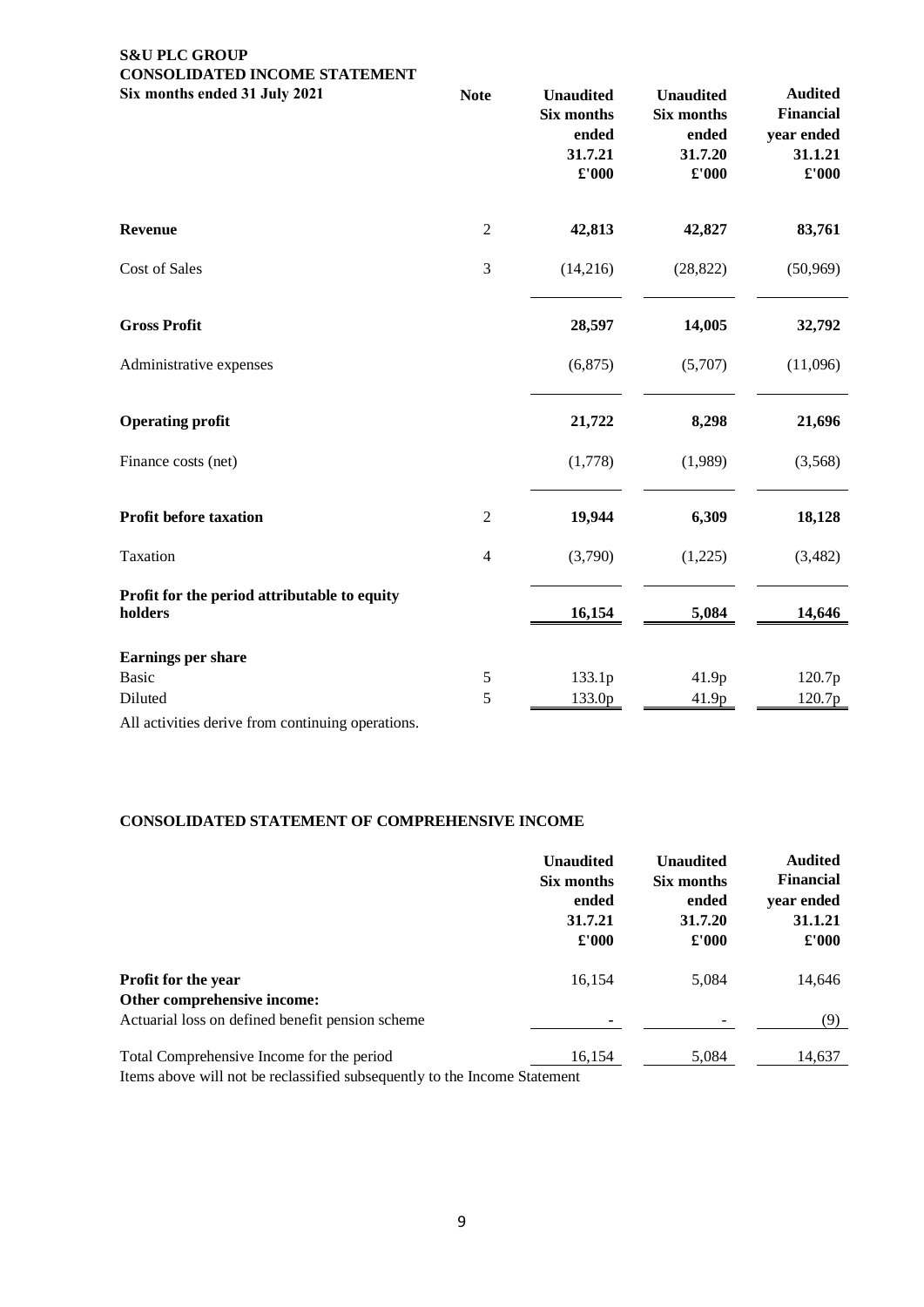| <b>CONSOLIDATED BALANCE SHEET</b>                                |             |                                      |                                      |                                                   |
|------------------------------------------------------------------|-------------|--------------------------------------|--------------------------------------|---------------------------------------------------|
| As at 31 July 2021                                               | <b>Note</b> | <b>Unaudited</b><br>31.7.21<br>£'000 | <b>Unaudited</b><br>31.7.20<br>£'000 | <b>Audited</b><br>31.1.21<br>$\pmb{\pounds}$ '000 |
| <b>ASSETS</b>                                                    |             |                                      |                                      |                                                   |
| Non current assets                                               |             |                                      |                                      |                                                   |
| Property, plant and equipment                                    |             | 2,597                                | 2,812                                | 2,713                                             |
| Amounts receivable from customers                                | 7           | 174,489                              | 185,315                              | 170,591                                           |
| Deferred tax assets                                              |             | 102                                  | 54                                   | 109                                               |
|                                                                  |             | 177,188                              | 188,181                              | 173,413                                           |
| <b>Current assets</b>                                            |             |                                      |                                      |                                                   |
| Amounts receivable from customers<br>Trade and other receivables | 7           | 131,928<br>1,977                     | 96,591<br>2,155                      | 110,319<br>1,106                                  |
| Cash and cash equivalents                                        |             | 1                                    | 42                                   | 1                                                 |
|                                                                  |             | 133,906                              | 98,788                               | 111,426                                           |
|                                                                  |             |                                      |                                      |                                                   |
| <b>Total assets</b>                                              |             | 311,094                              | 286,969                              | 284,839                                           |
| <b>LIABILITIES</b><br><b>Current liabilities</b>                 |             |                                      |                                      |                                                   |
| Bank overdrafts and loans                                        |             | (1, 567)                             |                                      | (1,295)                                           |
| Trade and other payables                                         |             | (3,721)                              | (2,866)                              | (2,763)                                           |
| Tax liabilities                                                  |             | (1,778)                              | (454)                                | (593)                                             |
| Accruals                                                         |             | (687)                                | (503)                                | (658)                                             |
|                                                                  |             | (7, 753)                             | (3,823)                              | (5,309)                                           |
| <b>Non current liabilities</b>                                   |             |                                      |                                      |                                                   |
| <b>Borrowings</b>                                                | 9           | (113,500)                            | (108,000)                            | (97, 500)                                         |
| Lease liabilities                                                |             | (468)                                | (590)                                | (551)                                             |
| <b>Financial liabilities</b>                                     |             | (450)                                | (450)                                | (450)                                             |
|                                                                  |             | (114, 418)                           | (109, 040)                           | (98, 501)                                         |
| <b>Total liabilities</b>                                         |             | (122, 171)                           | (112, 863)                           | (103, 810)                                        |
| <b>NET ASSETS</b>                                                |             | 188,923                              | 174,106                              | 181,029                                           |
| <b>Equity</b>                                                    |             |                                      |                                      |                                                   |
| Called up share capital                                          |             | 1,718                                | 1,717                                | 1,717                                             |
| Share premium account                                            |             | 2,301                                | 2,301                                | 2,301                                             |
| Profit and loss account                                          |             | 184,904                              | 170,088                              | 177,011                                           |
| <b>TOTAL EQUITY</b>                                              |             | 188,923                              | 174,106                              | 181,029                                           |

These interim condensed financial statements were approved on behalf of the Board of Directors. Signed on behalf of the Board of Directors

Anthony Coombs Chris Redford Directors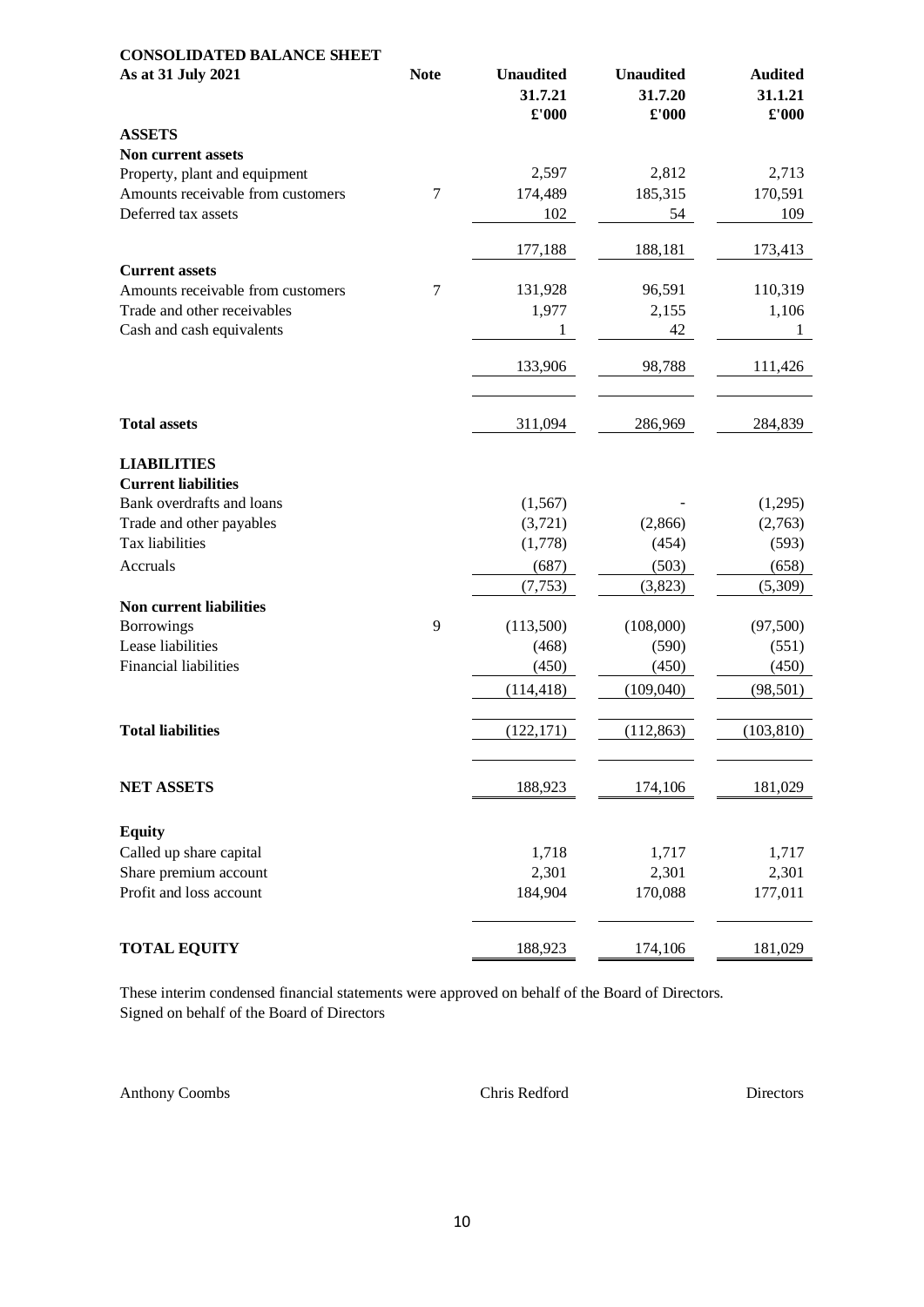# **CONSOLIDATED STATEMENT OF CHANGES IN EQUITY Six months ended 31 July 2021**

|                                                                                                                                                                  | <b>Unaudited</b><br>Called up<br>share<br>capital<br>£'000 | <b>Unaudited</b><br><b>Share</b><br>premium<br>account<br>£'000 | <b>Unaudited</b><br>Profit<br>and loss<br>account<br>£'000 | <b>Unaudited</b><br><b>Total</b><br>equity<br>$\pounds 000$ |
|------------------------------------------------------------------------------------------------------------------------------------------------------------------|------------------------------------------------------------|-----------------------------------------------------------------|------------------------------------------------------------|-------------------------------------------------------------|
| At 1 February 2020                                                                                                                                               | 1,715                                                      | 2,301                                                           | 175,458                                                    | 179,474                                                     |
| Profit for six month period<br>Other comprehensive income for six month period                                                                                   |                                                            |                                                                 | 5,084                                                      | 5,084                                                       |
| Total comprehensive income for six month period<br>Issue of new shares in year<br>Cost of future share based payments<br>Tax credit on equity items<br>Dividends | 2                                                          |                                                                 | 5,084<br>$\boldsymbol{0}$<br>45<br>(63)<br>(10, 436)       | 5,084<br>$\overline{c}$<br>45<br>(63)<br>(10, 436)          |
| At 31 July 2020                                                                                                                                                  | 1,717                                                      | 2,301                                                           | 170,088                                                    | 174,106                                                     |
| Profit for six month period<br>Other comprehensive income for six month period                                                                                   |                                                            |                                                                 | 9,562<br>(9)                                               | 9,562<br>(9)                                                |
| Total comprehensive income for six month period<br>Issue of new shares in year<br>Cost of future share based payments<br>Tax charge on equity items<br>Dividends |                                                            |                                                                 | 9,553<br>30<br>$\overline{2}$<br>(2,662)                   | 9,553<br>$\boldsymbol{0}$<br>30<br>2<br>(2,662)             |
| At 31 January 2021                                                                                                                                               | 1,717                                                      | 2,301                                                           | 177,011                                                    | 181,029                                                     |
| Profit for six month period<br>Other comprehensive income for six month period                                                                                   |                                                            |                                                                 | 16,154                                                     | 16,154<br>$\boldsymbol{0}$                                  |
| Total comprehensive income for six month period<br>Issue of new shares in year<br>Cost of future share based payments<br>Tax charge on equity items<br>Dividends | 1                                                          |                                                                 | 16,154<br>19<br>(18)<br>(8,262)                            | 16,154<br>$\perp$<br>19<br>(18)<br>(8,262)                  |
| At 31 July 2021                                                                                                                                                  | 1,718                                                      | 2,301                                                           | 184,904                                                    | 188,923                                                     |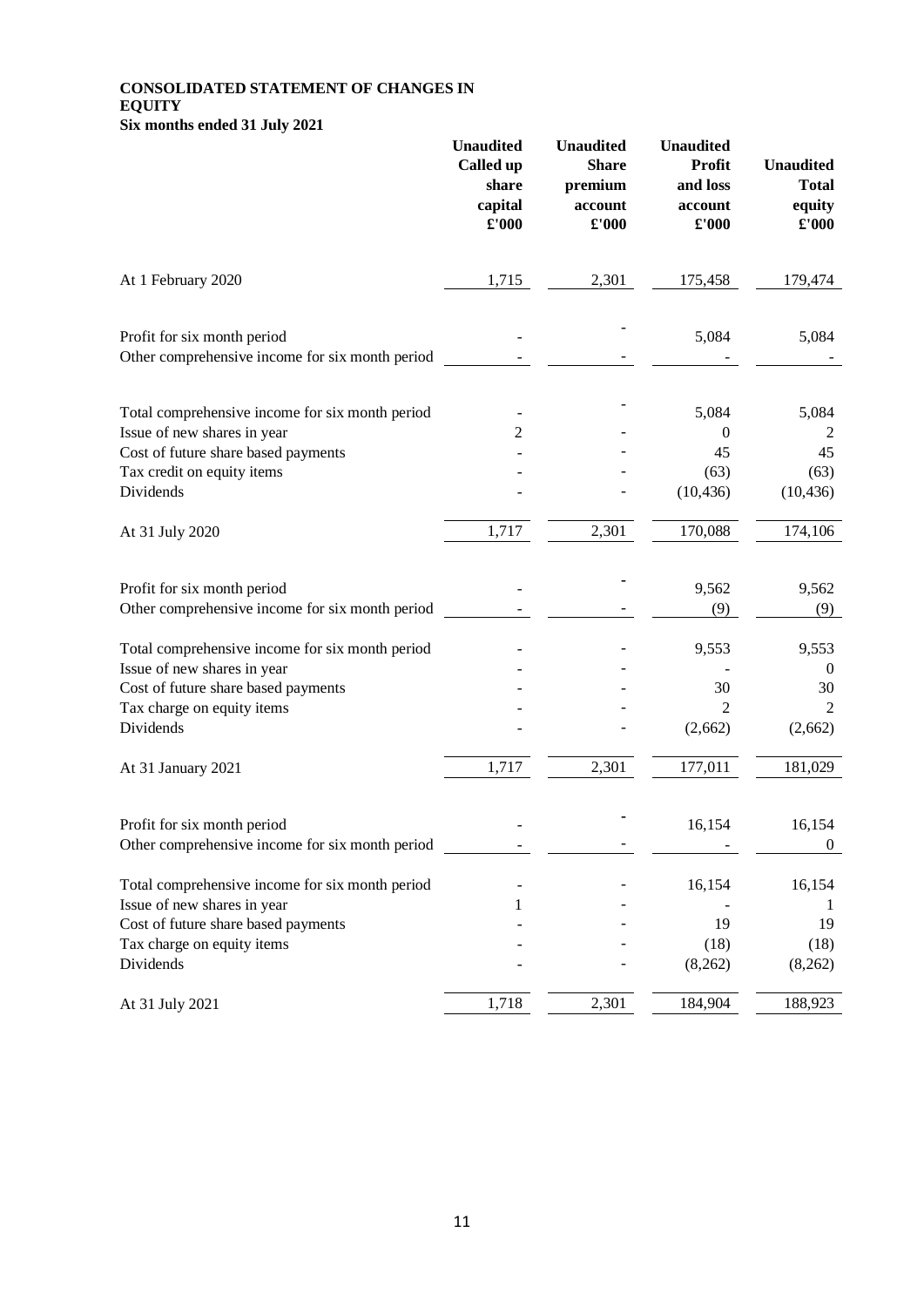# **CONSOLIDATED CASH FLOW STATEMENT Six months ended 31 July 2021**

|                                                         | <b>Note</b> | <b>Unaudited</b><br><b>Six months</b><br>ended<br>31.7.21<br>$\pounds 000$ | <b>Unaudited</b><br><b>Six months</b><br>ended<br>31.7.20<br>£'000 | <b>Audited</b><br><b>Financial</b><br>year ended<br>31.1.21<br>$\pounds 000$ |
|---------------------------------------------------------|-------------|----------------------------------------------------------------------------|--------------------------------------------------------------------|------------------------------------------------------------------------------|
| Net cash (used in)/from operating activities            | 8           | (7,776)                                                                    | 20,919                                                             | 32,940                                                                       |
| Cash flows used in investing activities                 |             |                                                                            |                                                                    |                                                                              |
| Proceeds on disposal of property, plant and             |             |                                                                            |                                                                    |                                                                              |
| equipment                                               |             | 28                                                                         | 83                                                                 | 103                                                                          |
| Purchases of property, plant and equipment              |             | (180)                                                                      | (1,039)                                                            | (1,215)                                                                      |
| Net cash used in investing activities                   |             | (152)                                                                      | (956)                                                              | (1,112)                                                                      |
| Cash flows (used in)/from financing activities          |             |                                                                            |                                                                    |                                                                              |
| Dividends paid                                          |             | (8,262)                                                                    | (10, 436)                                                          | (13,098)                                                                     |
| Issue of new shares                                     |             | $\mathbf{1}$                                                               | 2                                                                  | 2                                                                            |
| Receipt of new borrowings                               |             | 16,000                                                                     | 14,500                                                             | 4,000                                                                        |
| Repayment of borrowings                                 |             |                                                                            | (25,000)                                                           | (25,000)                                                                     |
| (Decrease)/increase in lease liabilities                |             | (83)                                                                       | 357                                                                | 318                                                                          |
| Net increase in overdraft                               |             | 272                                                                        |                                                                    | 1,295                                                                        |
| Net cash from/(used in) financing activities            |             | 7,928                                                                      | (20, 577)                                                          | (32, 483)                                                                    |
| Net decrease in cash and cash equivalents               |             | $\boldsymbol{0}$                                                           | (614)                                                              | (655)                                                                        |
| Cash and cash equivalents at the beginning of<br>period |             | 1                                                                          | 656                                                                | 656                                                                          |
| Cash and cash equivalents at the end of period          |             | 1                                                                          | 42                                                                 |                                                                              |
| Cash and cash equivalents comprise                      |             |                                                                            |                                                                    |                                                                              |
| Cash and cash in bank                                   |             |                                                                            | 42                                                                 |                                                                              |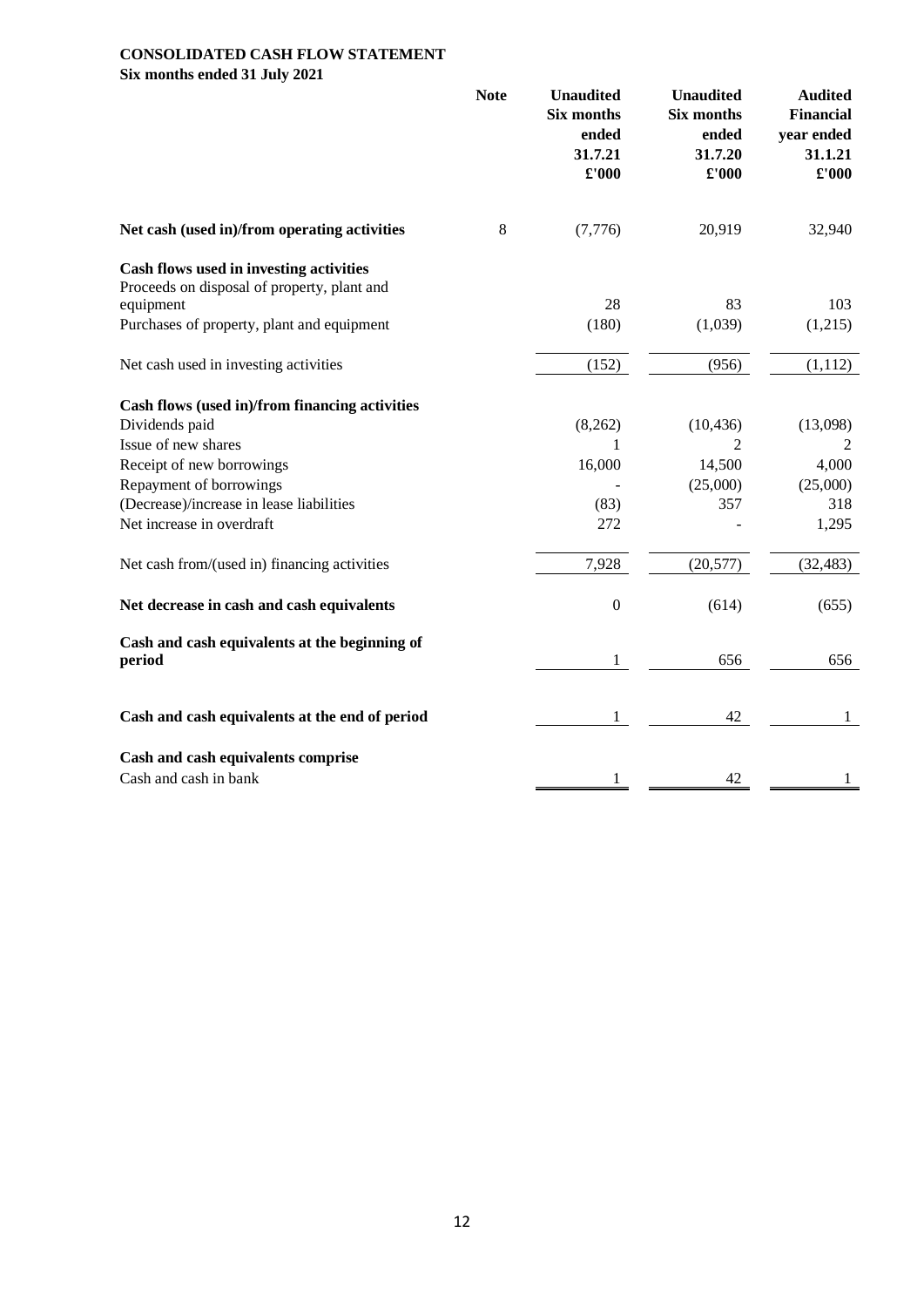# **1. PREPARATION AND KEY ACCOUNTING POLICIES**

#### 1.1 General Information

S&U plc is a public limited company incorporated in the United Kingdom under the Companies Act 2006. The address of the registered office is given in note 11 which is also the Group's principal business address. All operations are situated in the United Kingdom.

#### 1.2 Basis of preparation and accounting policies

The financial statements have been prepared in accordance with UK-adopted International Financial Reporting Standards.

The same accounting policies, presentation and methods of computation are followed in the financial statements as applied in the Group's latest annual audited financial statements. The consolidated financial statements incorporate the financial statements of the Company and all its subsidiaries for the six months ended 31 July 2021.

There is no valuation of S&U's defined benefit pension scheme fund at half year and so no movements are reported in the statement of comprehensive income – such movements are not material due to the small size of the fund which was in surplus at the latest valuation date.

After making enquiries, the directors have a reasonable expectation that the Group has adequate resources to continue in operational existence for the foreseeable future. In arriving at this reasonable expectation, the directors have considered the current situation in respect of Covid and, in particular, the potential for increased customer repayment difficulties and temporary challenges with asset recovery and realisation at potentially lower residual values as well as operational challenges. Increased repayment difficulties relate to potentially worse customer employment and/or health situations, potentially mitigated by government support and movement restrictions which lower customer outgoings, as well as being mitigated by the forbearance and experience of our skilled staff. Asset recovery and realisation challenges relate mainly to government and regulatory restrictions which have eased during 2021. Operational challenges included supporting staff working from home which has been significantly mitigated by technology. The directors have concluded that the Group has reasonable resources to continue in operational existence for the foreseeable future. Accordingly, they continue to adopt the going concern basis in preparing these financial statements.

New and amended standards and interpretations need to be adopted in the first interim financial statements issued after their effective date (or date of early adoption).

There have been no changes in accounting policies during the period.

At the date of authorisation of this interim report the directors anticipate that the adoption in future periods of any other accounting standards and interpretations which are in issue but not yet effective will have no material impact on the financial statements of the Group.

#### 1.3 Revenue Recognition

Interest income is recognised in the income statement for all loans and receivables measured at amortised cost using the constant periodic rate of return on the net investment in the loans, which is akin to an effective interest rate (EIR) method. The EIR is the rate that exactly discounts estimated future cash flows of the loan back to the present value of the advance. Under IFRS 16, credit charge income should be recognised using the EIR. Acceptance fees charged to customers and any direct transaction cost are included in the calculation of the EIR. For lease agreements in Advantage Finance which are classified as credit impaired (ie stage 3 assets under IFRS9), the group recognises revenue 'net' of the impairment provision to align the accounting treatment under IFRS 16 with the requirements of IFRS 9 and also with the treatment for similar assets in Aspen.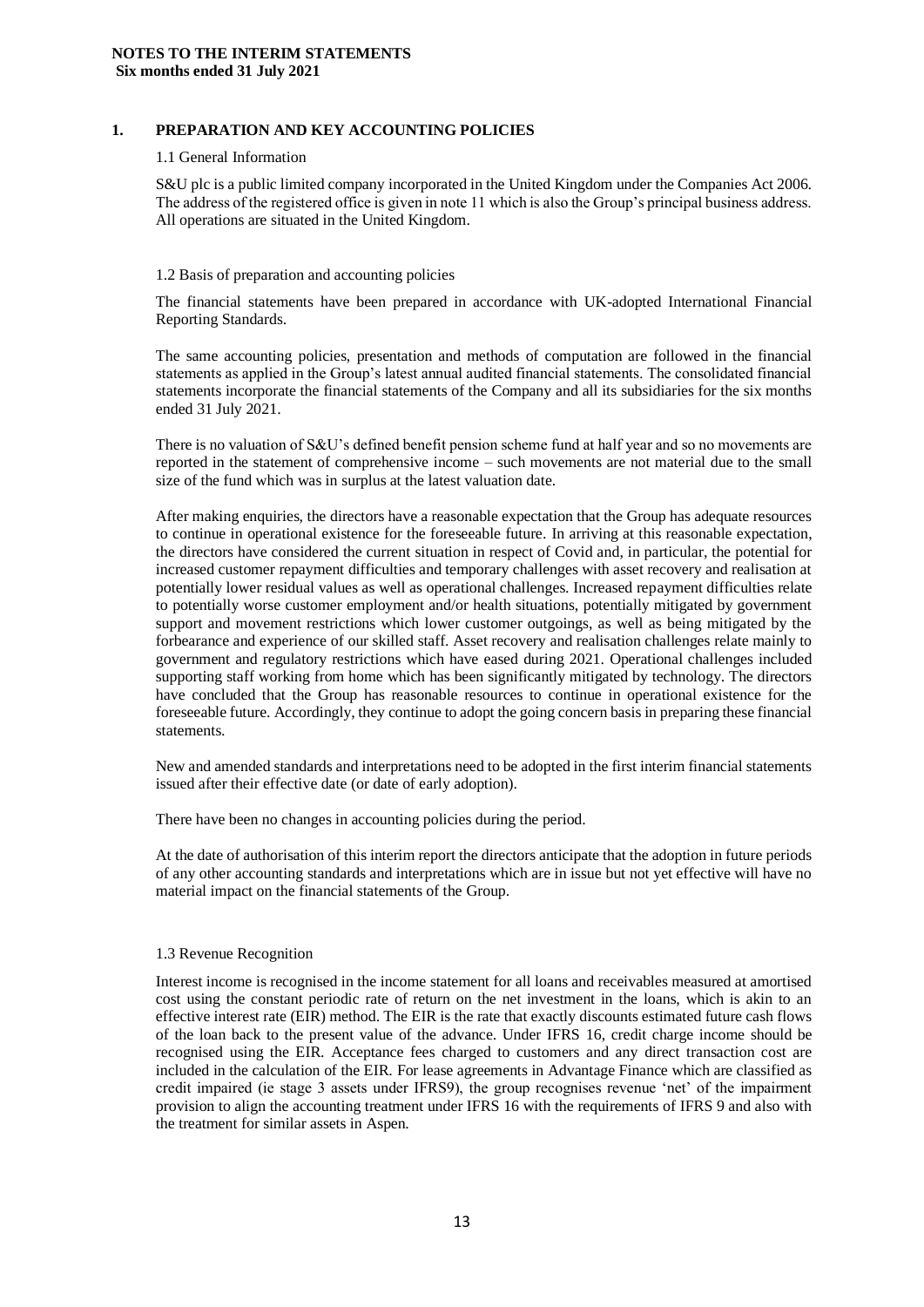1.4 Impairment and measurement of amounts receivable from customers

There are 3 classification stages under IFRS 9 for the impairment of amounts receivable from customers:

Stage 1: Not credit impaired and no significant increase in credit risk since initial recognition

Stage 2: Not credit impaired and a significant increase in credit risk since initial recognition

Stage 3: Credit impaired

For all loans in stages 2 and 3 a provision equal to the lifetime expected credit loss is taken. In addition, in accordance with the provisions of IFRS 9 a collective provision for 12 months expected credit losses ("ECL") is recognised for the remainder of the loan book. In our Motor Finance business, all loans 1 month or more in arrears are deemed credit impaired and are therefore included in IFRS 9 stage 3. The expected credit loss ("ECL") is the probability weighted estimate of credit losses.

During 2020, the Government announced a debt repayment moratoria that allowed customers to obtain up to 6 month payment holidays on loans and leases due to the economic impact of the Covid pandemic. Where our customers have taken these payment holidays then in accordance with regulatory guidance this has not impacted on their arrears status. However, the level of provisions have increased due to an increase in the forward-looking macroeconomic overlay required by IFRS 9 and also where customers have entered arrears either before or after the payment holiday due to the impact on recent behaviour inputs to the expected loss model.

# **2. ANALYSIS OF REVENUE AND PROFIT BEFORE TAXATION**

## **All revenue is generated in the United Kingdom. Analysis by class of business of revenue and profit before taxation are stated below:**

|                           | <b>Revenue</b> |               |                  |  |  |
|---------------------------|----------------|---------------|------------------|--|--|
| <b>Class of business</b>  | Six months     | Six months    | <b>Financial</b> |  |  |
|                           | ended          | ended         | year ended       |  |  |
|                           | 31.7.21        | 31.7.20       | 31.1.21          |  |  |
|                           | $\pounds 000$  | $\pounds 000$ | $\pounds 000$    |  |  |
| Motor finance             | 38,583         | 41,187        | 85,465           |  |  |
| Property Bridging finance | 4,230          | 1,640         | 4,474            |  |  |
| Revenue                   | 42,813         | 42,827        | 89,939           |  |  |

#### **Profit before taxation**

| <b>Class of business</b>  | Six months<br>ended<br>31.7.21<br>£'000 | Six months<br>ended<br>31.7.20<br>$\pounds 000$ | <b>Financial</b><br>year ended<br>31.1.21<br>$\pounds 000$ |
|---------------------------|-----------------------------------------|-------------------------------------------------|------------------------------------------------------------|
| Motor finance             | 18,455                                  | 6,139                                           | 17,198                                                     |
| Property Bridging finance | 1,529                                   | 118                                             | 813                                                        |
| Central costs income      | (40)                                    | 52                                              | 117                                                        |
| Profit before taxation    | 19.944                                  | 6,309                                           | 18.128                                                     |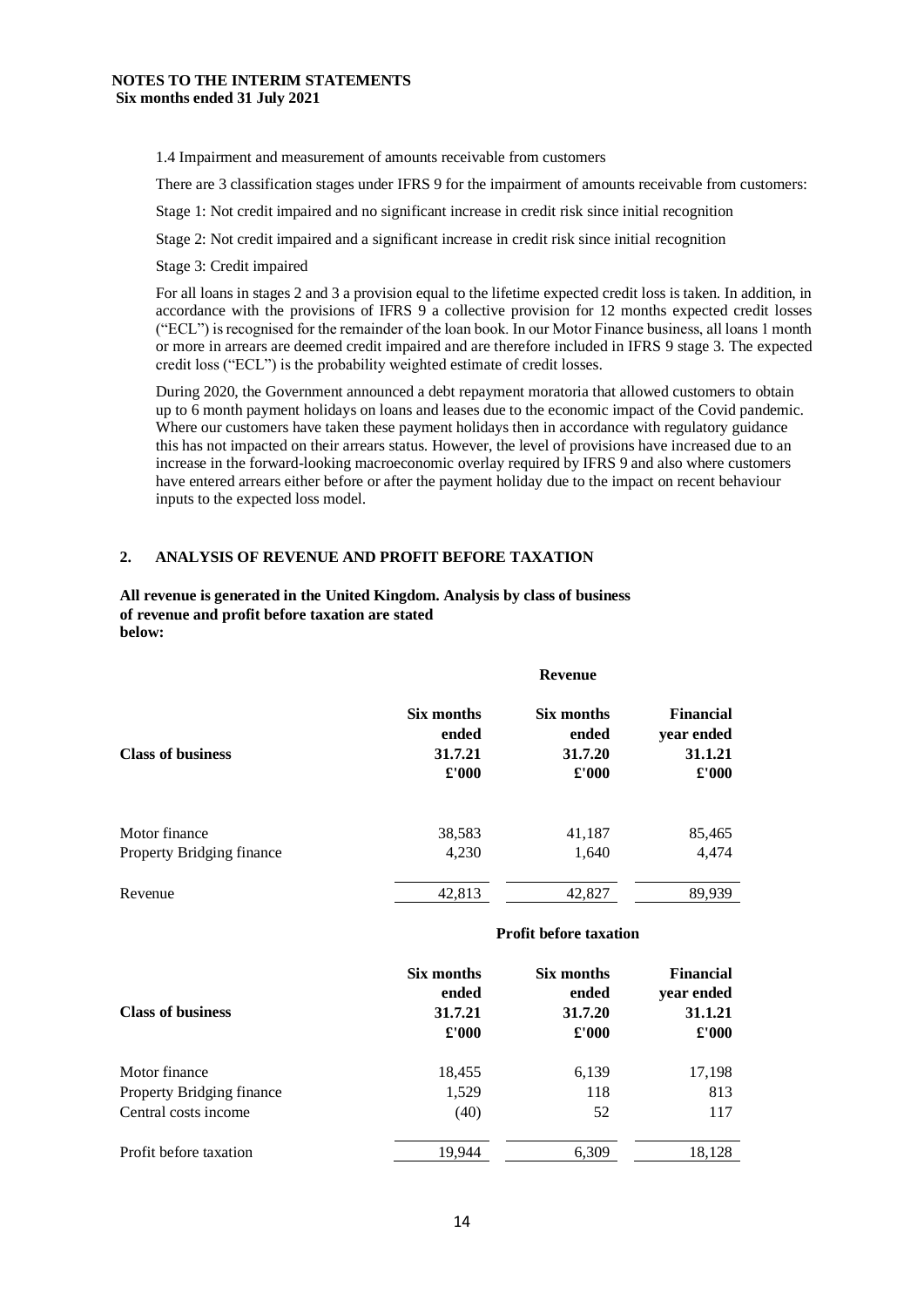# **NOTES TO THE INTERIM STATEMENTS Six months ended 31 July 2021**

# **3. COST OF SALES**

|                                                           | Six months<br>ended<br>31.7.21<br>£'000 | Six months<br>ended<br>31.7.20<br>£'000 | <b>Financial</b><br>year ended<br>31.1.21<br>£'000 |
|-----------------------------------------------------------|-----------------------------------------|-----------------------------------------|----------------------------------------------------|
| Loan loss provisioning charge – motor finance             | 4,868                                   | 21,369                                  | 35,995                                             |
| Loan loss provisioning charge – property bridging finance | 223                                     | 307                                     | 710                                                |
| Total loan loss provisioning charge                       | 5,091                                   | 21,676                                  | 36,705                                             |
| Other cost of sales – motor finance                       | 8,345                                   | 6,907                                   | 13,586                                             |
| Other cost of sales – property bridging finance           | 780                                     | 239                                     | 678                                                |
| Total cost of sales                                       | 14,216                                  | 28,822                                  | 50,969                                             |

# **4. TAXATION**

The tax charge for the period has been calculated by applying the estimated effective tax rate for the period of 19.0% (31 July 2020: 19.4% and 31 January 2021: 19.0%) to the profit before taxation for the six months.

# **5. EARNINGS PER ORDINARY SHARE**

The calculation of earnings per ordinary share is based on profit for the period from continuing operations of £16,154,000 (period ended 31 July 2020: £5,084,000 and year ended 31 January 2021: £14,646,000).

The number of shares used in the basic calculation is the average number of ordinary shares in issue during the period of 12,140,558 (period ended 31 July 2020: 12,125,290 and year ended 31 January 2021: 12,129,768).

For diluted earnings per share the average number of ordinary shares in issue is adjusted to assume conversion of all dilutive potential ordinary shares relating to our share option scheme awards.

# **6. DIVIDENDS**

A second interim dividend of 25.0p per ordinary share and a final dividend of 43.0p per ordinary share for the financial year ended 31 January 2021 were paid during the six month period to 31 July 2021 (total of 68.0p per ordinary share). This compares to a second interim dividend of 36.0p per ordinary share and a final dividend of 50.0p per ordinary share for the financial year ended 31 January 2020 which were paid during the 6 months period to 31 July 2020 (total of 86.0p per ordinary share). During the twelve months to 31 January 2021 total dividends of 120.0p per ordinary share were paid. These distributions are shown in the consolidated statement of changes in equity in this interim financial information.

The directors have also declared a first interim dividend of 33.0p per share (2020: 22.0p per share). The first interim dividend, which amounts to approximately £4,008,000 (2020: £2,671,000), will be paid on 19 November 2021 to shareholders on the register at 29 October 2021. The shares will be quoted ex dividend on 28 October 2021. The interim financial information does not include this proposed dividend as it was declared after the balance sheet date.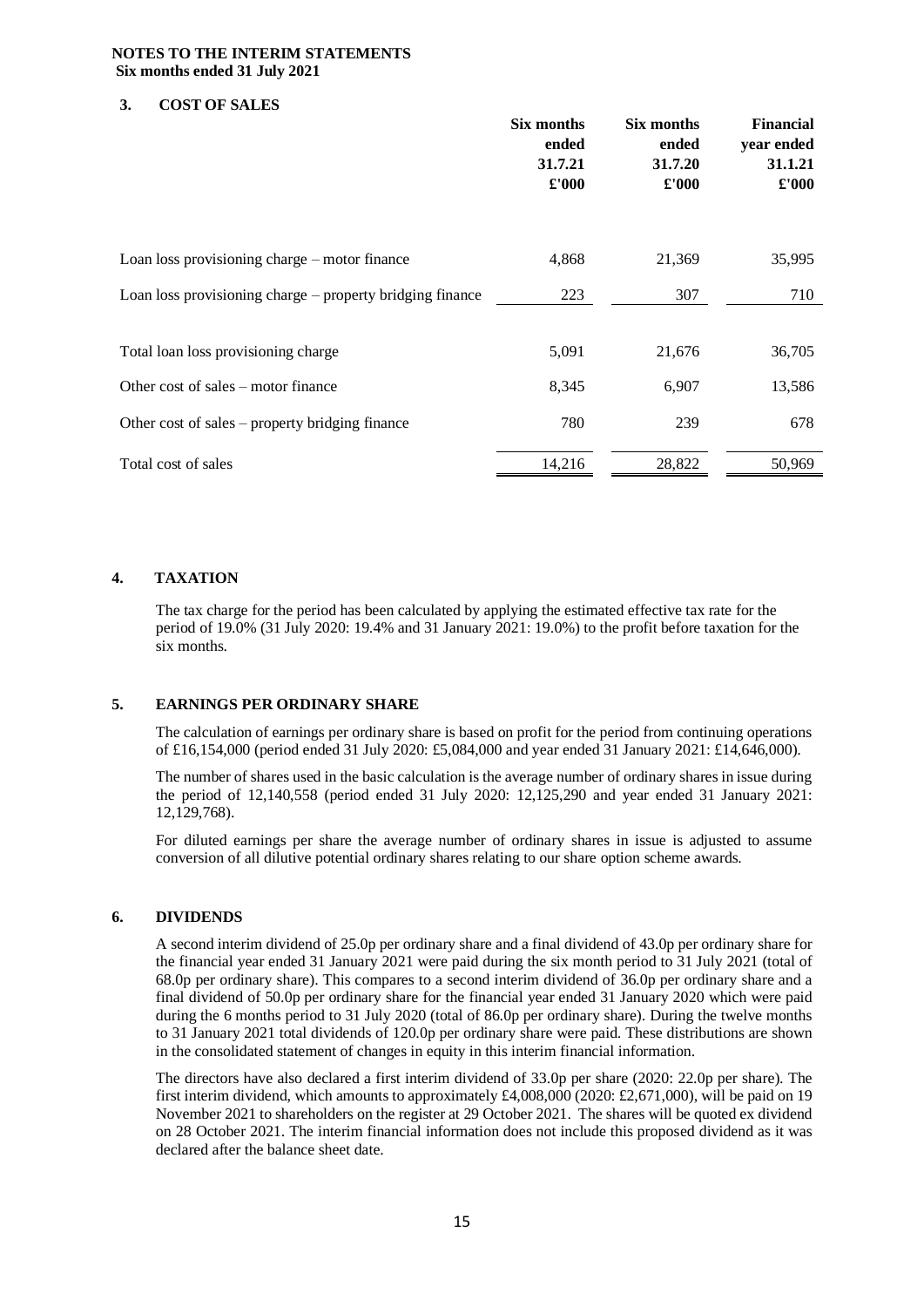# **NOTES TO THE INTERIM STATEMENTS Six months ended 31 July 2021**

# **7. ANALYSIS AMOUNTS RECEIVABLE FROM CUSTOMERS**

All operations are situated in the United Kingdom.

|                                                            | Six months<br>ended<br>31.7.21<br>£'000 | Six months<br>ended<br>31.7.20<br>$\pounds 000$ | <b>Financial</b><br>year ended<br>31.1.21<br>$\pmb{\pounds}$ '000 |
|------------------------------------------------------------|-----------------------------------------|-------------------------------------------------|-------------------------------------------------------------------|
| <b>Motor Finance</b>                                       |                                         |                                                 |                                                                   |
| Amounts receivable from customers (capital)                | 341,736                                 | 343,370                                         | 339,349                                                           |
| Less: Loan loss provision for motor finance                | (92, 985)                               | (79,918)                                        | (92, 583)                                                         |
| Motor Finance net amounts receivable from customers        | 248,751                                 | 263,452                                         | 246,766                                                           |
| <b>Property Bridging Finance</b>                           |                                         |                                                 |                                                                   |
| Amounts receivable from customers (capital)                | 58,220                                  | 19,235                                          | 34,475                                                            |
| Less: Loan loss provision for property bridging            | (554)                                   | (781)                                           | (331)                                                             |
| Property bridging net amounts receivable from<br>customers | 57,666                                  | 18,454                                          | 34,144                                                            |
|                                                            |                                         |                                                 |                                                                   |
| Total net amounts receivable from customers                | 306,417                                 | 281,906                                         | 280,910                                                           |
|                                                            |                                         |                                                 |                                                                   |
| Analysed as - due within one year                          | 131,928                                 | 96,591                                          | 110,319                                                           |
| - due in more than one year                                | 174,489                                 | 185,315                                         | 170,591                                                           |
| Amounts receivable from customers (net)                    | 306,417                                 | 281,906                                         | 280,910                                                           |

# **Analysis of loan loss provision and amounts receivable from customers (capital)**

|                           | <b>Not credit Impaired</b>                 |                                    | <b>Credit Impaired</b>             |                                  |                                     |
|---------------------------|--------------------------------------------|------------------------------------|------------------------------------|----------------------------------|-------------------------------------|
|                           | <b>Stage 1:</b><br>Subject to<br>12 months | Stage 2:<br>Subject to<br>lifetime | Stage 3:<br>Subject to<br>lifetime | <b>Total</b><br><b>Provision</b> | <b>Amounts</b><br><b>Receivable</b> |
|                           | <b>ECL</b>                                 | <b>ECL</b>                         | <b>ECL</b>                         |                                  |                                     |
|                           | £'000                                      | £'000                              | £'000                              | £'000                            | $\pmb{\pounds}$ '000                |
| As at 31 July 2021        |                                            |                                    |                                    |                                  |                                     |
| Motor finance             | (18, 282)                                  | (11,065)                           | (63, 638)                          | (92, 985)                        | 341,736                             |
| Property bridging finance | (498)                                      |                                    | (56)                               | (554)                            | 58,220                              |
| Total                     | (18,780)                                   | (11,065)                           | (63, 694)                          | (93, 539)                        | 399,956                             |
| As at 31 July 2020        |                                            |                                    |                                    |                                  |                                     |
| Motor finance             | (13,525)                                   | (147)                              | (66, 246)                          | (79, 918)                        | 343,370                             |
| Property bridging finance | (139)                                      |                                    | (642)                              | (781)                            | 19,235                              |
| Total                     | (13, 664)                                  | (147)                              | (66, 888)                          | (80, 699)                        | 362,605                             |
| As at 31 January 2021     |                                            |                                    |                                    |                                  |                                     |
| Motor finance             | (14, 367)                                  | (12,759)                           | (65, 457)                          | (92, 583)                        | 339,439                             |
| Property bridging finance | (313)                                      |                                    | (18)                               | (331)                            | 34,475                              |
| Total                     | (14,680)                                   | (12,759)                           | (65, 475)                          | (92, 914)                        | 373,914                             |